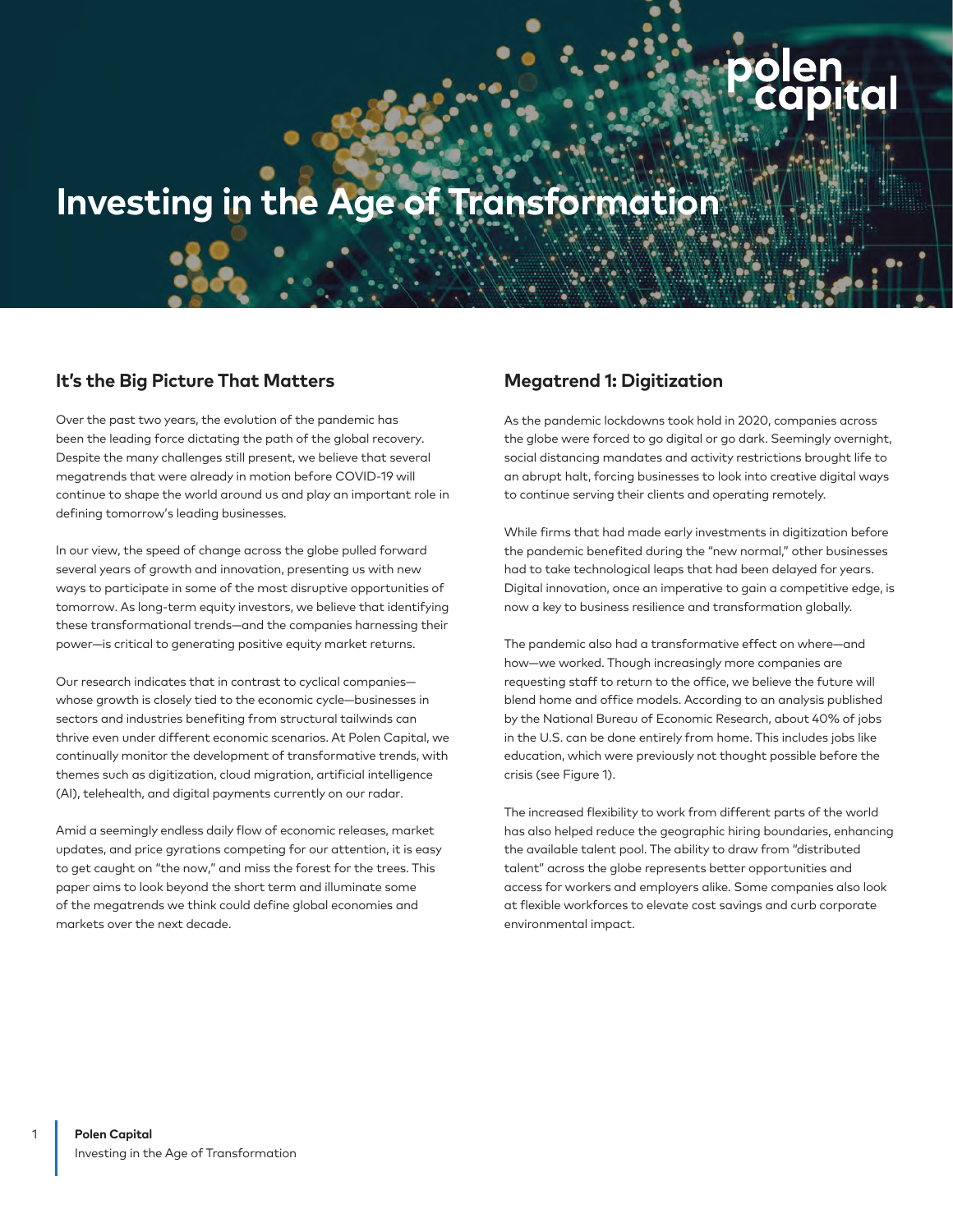#### **Share of U.S. Jobs That Can Be Done at Home (By Industry)**



**Figure 1**: Source: Bloomberg. National Bureau of Economic Research. As of May 2022.

### **Megatrend 2: Diving into the Cloud**

Cloud adoption was another of those forces that gained momentum with the pandemic. Before the cloud, a company had to store its data on individual devices or local servers, facing many limitations. For example, if a company's network was down, employees would be unable to access the data until the connection to the server was restored. Similarly, legacy IT infrastructure was vulnerable to physical pitfalls such as hardware failures, posing business continuity risks.

### **Cloud adoption was another of those forces that gained momentum with the pandemic. Before the cloud, a company had to store its data on individual devices or local servers, facing many limitations.**

With the help of the cloud, companies can access data and software over the internet from multiple devices. Given that businesses only pay for the digital resources they use, they have the flexibility to scale up or down swiftly and cost-effectively. In contrast to when companies needed large and expensive server rooms, companies today can reduce capital expenditures by storing data on the internet through a provider who manages and operates data storage as a service.

According to a Bloomberg Intelligence report, the shift from on-premise infrastructure and applications is the primary driver of revenue growth in the technology industry, and Bloomberg expects it to remain robust as global economies emerge from the pandemic and companies become more digital. The public U.S. cloud market, including infrastructure and applications, may reach \$1.1 trillion by 2026 from \$405 billion in 2021, growing 21% annually as seen below.





**Figure 2**: Source: IDC, Bloomberg Intelligence. As of May 2022.

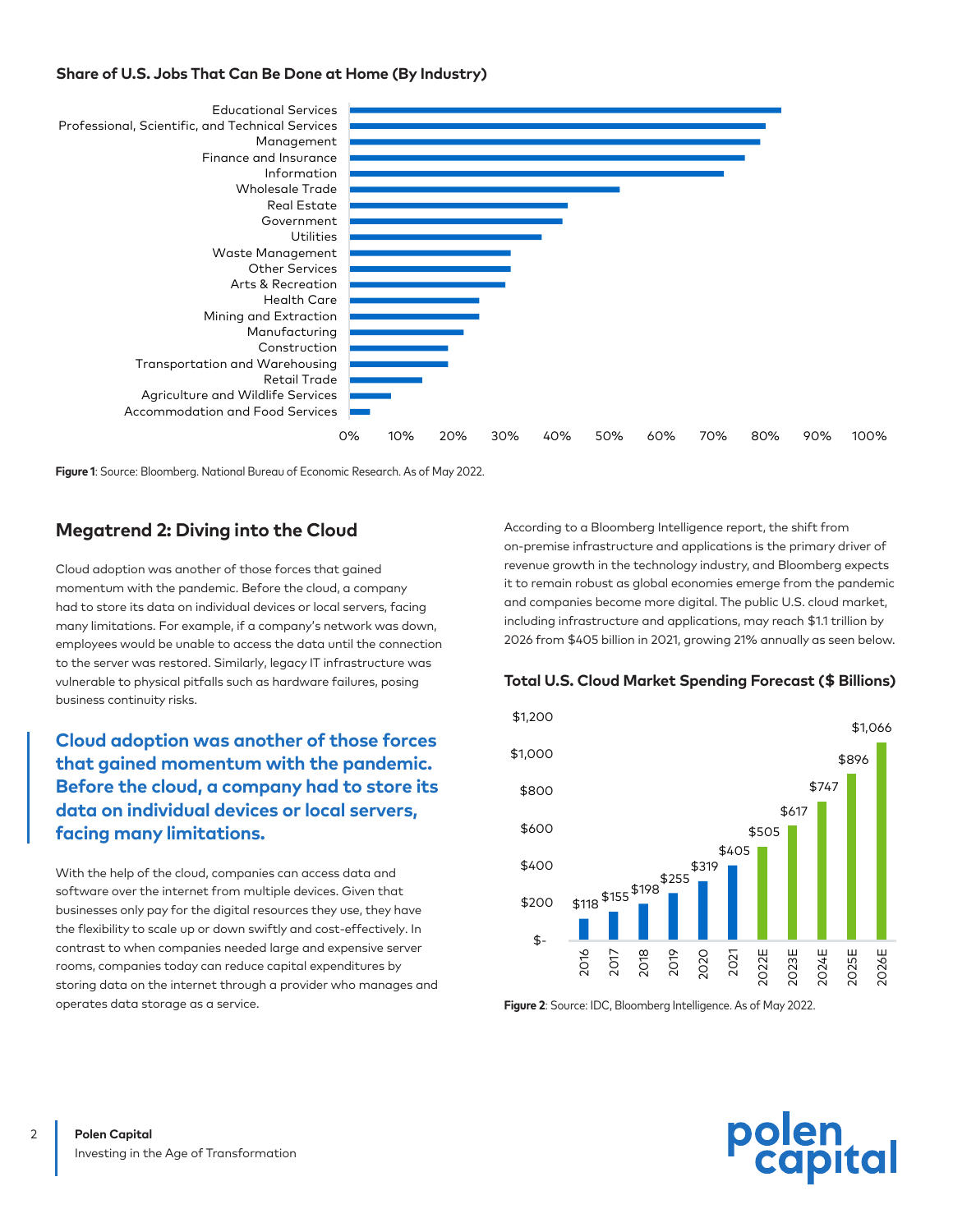### **Megatrend 3: AI and the Intelligent Enterprise**

AI is another of those technologies that we expect to improve how we live and work. Through AI, computers can harness massive amounts of data and use algorithms to make decisions or automate behaviors in fractions of the time it takes a person. Many businesses are increasingly leveraging AI technology to decrease operational costs, increase efficiency, grow revenue, and enhance the customer experience.

For example, AI is at the core of various systems commonly used today, such as chatbots, voice assistants, augmented-reality applications, and facial recognition products. The more information it gathers, the better it becomes at providing insights and predictions or noticing trends and patterns.

Cloud computing and machine-learning algorithms have fueled the jump in AI, keeping costs in check while reducing security risks. AI's ability to identify patterns and track data has been valuable to advances in cybersecurity innovations. Today, some of the most data-intensive tasks are done by machines that can compute at faster and higher rates than humans.

### **Cloud computing and machine-learning algorithms have fueled the jump in AI, keeping costs in check while reducing security risks.**

While the U.S. and China have historically been leaders in AI development, new global hubs such as Ireland have emerged in recent years. A Eurostat survey<sup>1</sup> published in April 2021 found that Ireland had the highest share of enterprises (20%) using artificial intelligence among E.U. members (6%), as seen below.

## **Share of Enterprises Using Artificial Intelligence in the European Union**

18% 16% 14% 12% 10% 8% 6%  $4%$ 2% 0% Spain Poland Cyprus Malta Jenmark Italy Slovakia Belgium Bulgaria Croatia France uxembourg Romania Austria Estonia letherlands Slovenia Ireland Finland Portugal ithuania Sweden Czechia EU Germany Hungary Greece Latvia Denmark Netherlands Lithuania Luxembourg Romania Slovenia

**Figure 3**: Source: Eurostat. As of December 2020.

20%

1 Artificial intelligence in EU enterprises - Eurostat. (2021, April 13). Retrieved from https://ec.europa.eu/eurostat/en/web/products-eurostat-news/-/ ddn-20210413-1. Methodology: Data from the Community survey on ICT usage and e-commerce in enterprises and refer to all enterprises with at least 10 people employed (excluding the financial sector).

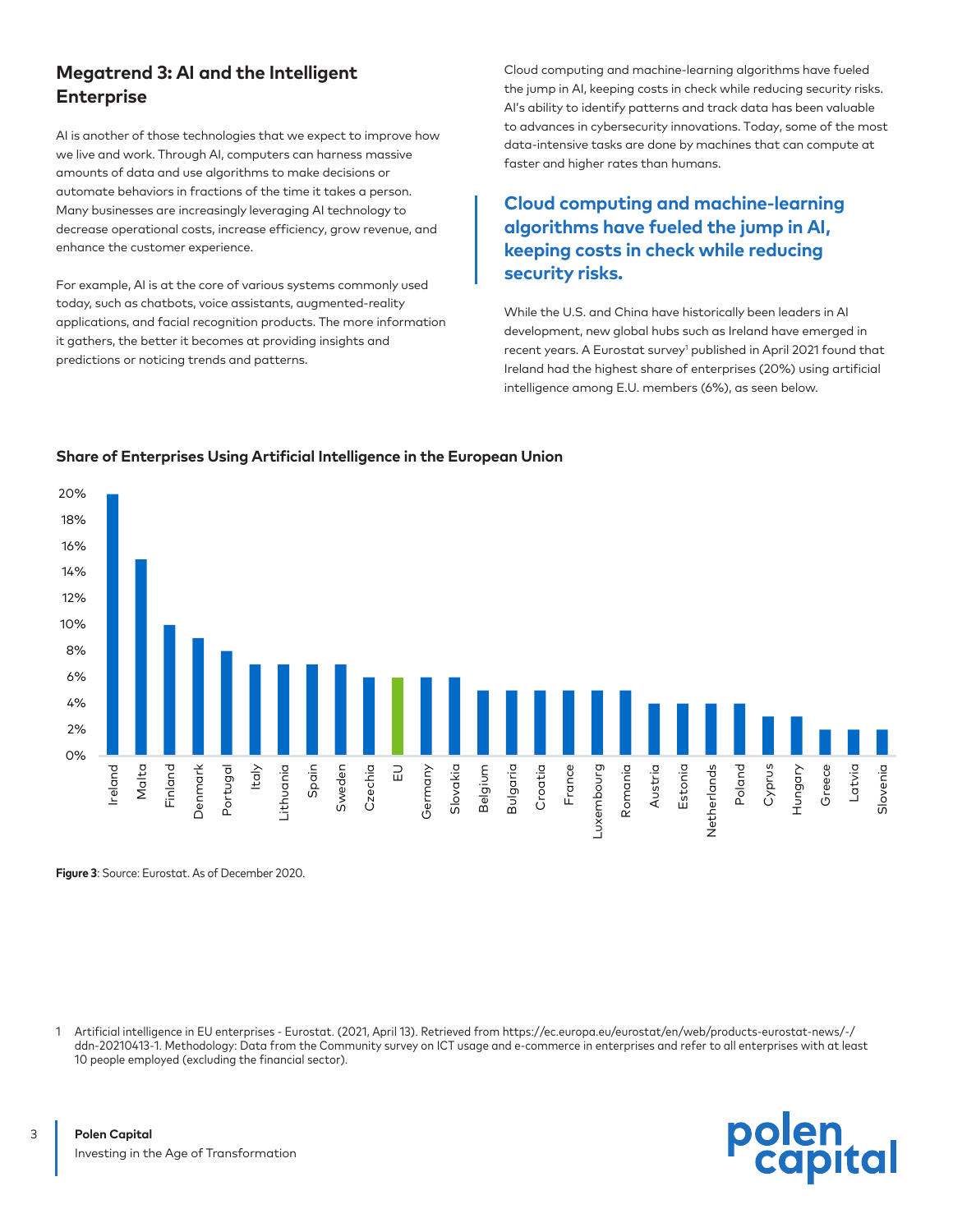### **Megatrend 4: Telehealth**

The pandemic may not have brought many positive developments, but there were a few bright spots. For example, advancements in telehealth and virtual care provided a bridge for patients who continued to access medical services even if they couldn't meet face-to-face with their doctors.

According to Bloomberg Intelligence<sup>2</sup>, telehealth visits reached about 50% of total outpatient visits in some regions of the U.S. at the height of the pandemic. Going forward, the study projects telehealth to remain around 15% of total outpatient visits based on the shifts in behavior and investments in technology due to the pandemic and the proliferation of virtual primary-care offerings coming to market.

According to the study, the 15% estimate shouldn't be viewed as a peak but rather a waypoint as digital increasingly becomes the front door to health care. New health care delivery models combining in-person and remote care will likely emerge in the coming years. But just like flexible work models are likely to redefine the labor market, we expect telemedicine to be part of the future of health care delivery.







**Figure 4**: Source: Bloomberg Intelligence. As of March 2022.

### **Megatrend 5: Digital Payments**

When the pandemic shut down businesses in 2020, the need for digital, touchless payments accelerated as people gravitated towards e-commerce or naturally avoided transacting in cash. Mirroring the acceleration of digital transformation, customer demand for increased convenience and security has elevated the appeal of going contactless.

However, while debit cards and smartphones have become a common alternative to traditional currency—particularly across developed nations—other regions remain largely unbanked and represent an untapped market for global investors (see Figure 5).

Experts believe that omnichannel tools that became widely used during the pandemic (such as Q.R. codes or point-of-sale devices) are likely to become more prevalent along with other kinds of touchless payments. Q.R. codes have served for making orders, payments, verifying vaccinations, and sharing information, among their many uses.

#### **Share of Population with Ownership of a Debit Card**



Figure 5: Source: MercadoLibre. As of 12/31/2021.

### **Takeaway: Time, Not Timing, Is What Matters**

In our view, today's investment landscape is vastly different from that of the last decade. Yet, we think that the old adage, "It's not about timing the market, but about time in the market," still rings true today. By removing emotions from the decision-making process, we at Polen Capital look at market dislocations as opportunities to become owners of great businesses that rarely go "on sale" given their competitive leadership and resiliency.

2 Bloomberg Intelligence. (2022, March 4). The future is now: Health care's path to digital transformation. Bloomberg's methodology is based on a bottom-up analysis. It establishes an upper bound by cross-referencing claim trends from multiple sources (pre-, during, post-pandemic) by category against the CDC's 2018 National Ambulatory Medical Care survey.